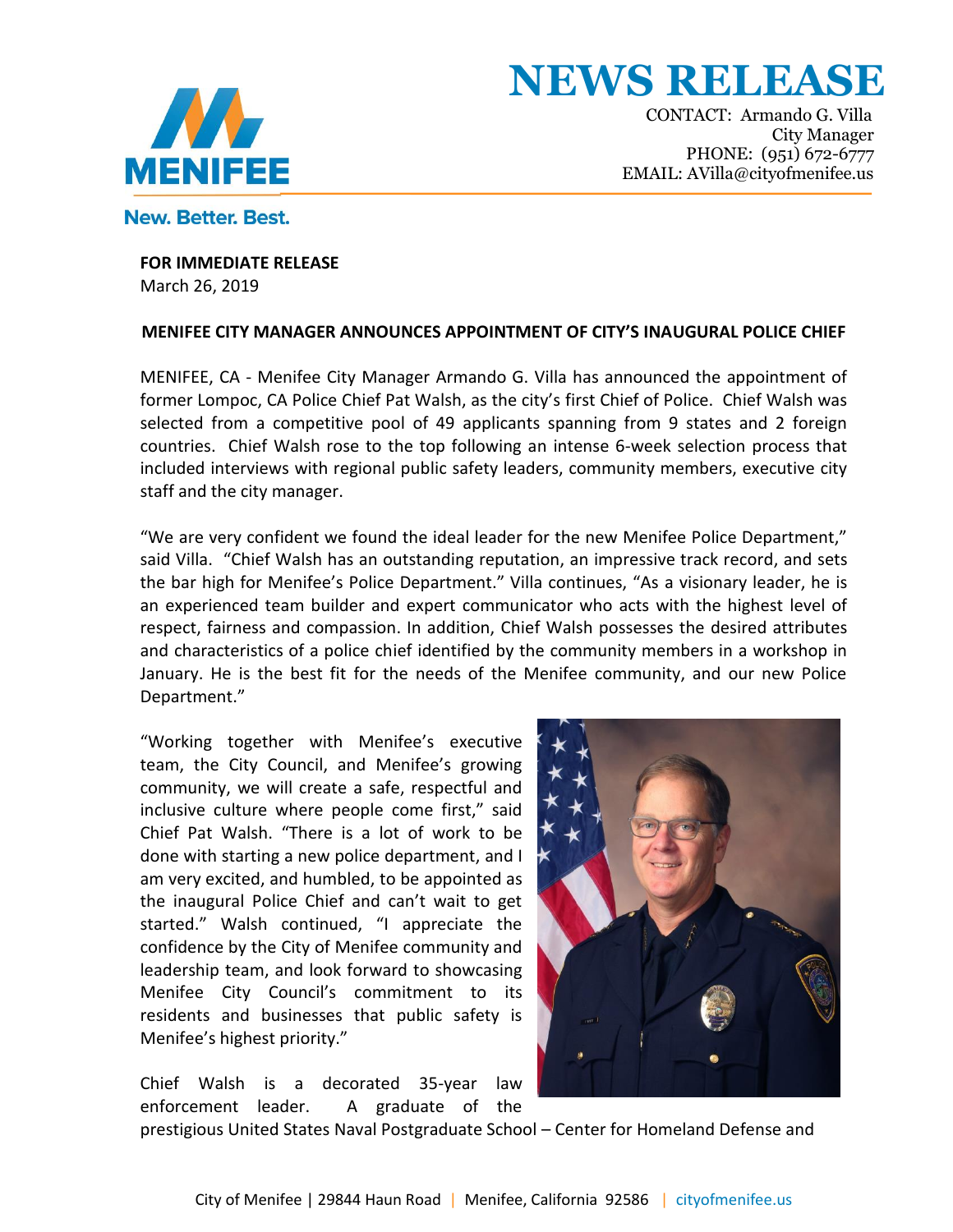

**NEWS RELEAS** 

 CONTACT: Armando G. Villa CONTACT: Armando G. Villa<br>City Manager PHONE: (951) 672-6777<br>EMAIL: AVilla@cityofmenifee.us EMAIL: AVilla@cityofmenifee.us

# New. Better. Best.

Security, Walsh is widely known in the law enforcement community as an innovative reformer, passionate about training and accountability. He began his law enforcement career as a Deputy Sheriff in Los Angeles County in 1984. He transferred to the Portland Police Bureau (OR) in 1992 and served the City of Portland, Oregon for 22 years. As an officer in Portland, Walsh worked for many years as an undercover narcotics investigator assigned to a Federal Drug Interdiction Task Force. During that time he received a Chief's commendation for his work in dismantling a multi-state drug distribution ring. Walsh later returned to the Narcotics and Vice Unit as a sergeant, supervising several teams of federal and local agents.

Over the course of his tenure with the Portland Police Bureau, Chief Walsh served in a variety of assignments and ranks. Most notably, he was selected to lead the Office of Accountability and Professional Standards tasked with assessing officer use of force and discipline and creating and implementing "best practices" related to officer conduct and performance. As a Police Captain, Walsh was responsible for as many as 400 police personnel. In his final assignment in Portland, Walsh commanded the Tactical Operations Division consisting of the city's Gang Enforcement Teams, Gun Task Force, SWAT, Crisis Negotiations Team and the Air Support Unit. He was also a founding member of the Portland Police Innovation Council working to identify innovative and creative ways to engage the community, and better use police resources to enhance community trust.

In 2014, Chief Walsh was recruited to return to the Central Coast of California, where he was raised. Walsh was sworn in as the City of Lompoc's  $11<sup>th</sup>$  police chief on September 15, 2014. During his 4 ½ year tenure as Lompoc's Police Chief, Walsh implemented a number of reforms aimed at professionalizing the department, improving its relationship with the community, and bolstering officer morale, integrity and ethics. He was very involved in the community serving on the Board of Directors for the Santa Barbara United Boys and Girls Club as well as the Lompoc Food Pantry. Chief Walsh was selected to represent all municipal police chiefs in Santa Barbara, San Luis Obispo and Ventura Counties on the California Police Chiefs' Association Board of Directors.

After Chief Walsh announced his plans to leave the Lompoc Police Department in January, City Manager Jim Throop said, "Chief Pat Walsh has done an outstanding job leading the Lompoc Police Department. He exemplifies community policing at its finest, and can always be found out in the neighborhoods, getting to know those his department serves and protects. Chief Walsh is well-loved in Lompoc, and his departure will leave a hole in the heart of the Lompoc Valley. We are grateful for Chief Walsh's time with our city."

Chief Walsh earned a Bachelor of Arts degree from Concordia University (OR) in Management, Communication and Leadership, and a Master of Science Degree from the